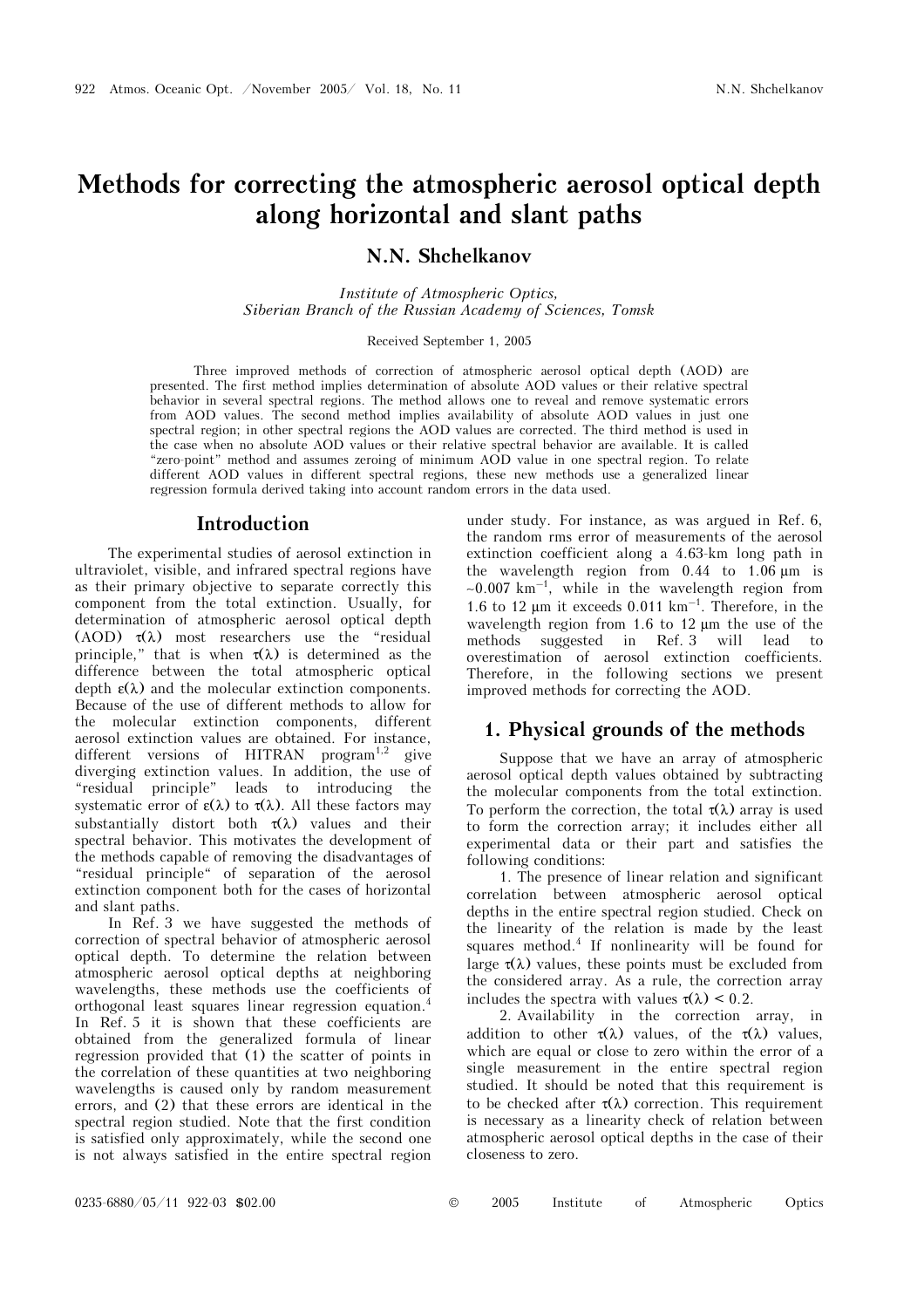To determine the relation between the atmospheric AODs at different wavelengths, we use the least squares linear regression equation

$$
\tau_j = K_{0ij} + K_{ij}\tau_{i,}
$$
 (1)

where  $i, j = 1, 2, ..., n$ ; *n* is the number of studied spectral intervals; and  $\tau_i$  and  $\tau_j$  are the atmospheric aerosol optical depths at the wavelengths  $\lambda_i$  and  $\lambda_j$ . In their turn, the regression coefficients  $K_{ij}$  are determined from the generalized formula<sup>5</sup>:

$$
K_{ij} = \frac{\sigma_j}{\sigma_i} \frac{B}{A} \frac{1}{2\rho_{ij}} \left\{ \left( \frac{A}{B} - \frac{B}{A} \right) + \sqrt{\left( \frac{A}{B} - \frac{B}{A} \right)^2 + 4\rho_{ij}^2} \right\}, (2)
$$

where

$$
A = \sqrt{1 - |\rho_{ij}| \sqrt{\frac{1 - \delta_{ij}^2 / \sigma_i^2}{1 - \delta_{ji}^2 / \sigma_j^2}}};
$$
  

$$
B = \sqrt{1 - |\rho_{ij}| \sqrt{\frac{1 - \delta_{ji}^2 / \sigma_j^2}{1 - \delta_{ij}^2 / \sigma_i^2}}};
$$

$$
(3)
$$

 $\rho_{ii}$  are the normalized coefficients of correlation between  $\tau_i$  and  $\tau_j$ ;  $\sigma_i$  and  $\sigma_j$  are their standard deviations;  $\delta_{ij}$  and  $\delta_{ji}$  are the random rms measurement errors in  $\tau_i$  and  $\tau_j$  for the considered data array relative to τ*j* and τ*i*.

Physically, the fact that the  $K_{0ij}$  coefficients equal zero means that if concentrations of optically active submicron and coarse aerosol are zero, the atmospheric aerosol optical depths must be zero too in the entire spectral region studied. Thus, if the regression coefficients  $K_{0ij}$  in formula (1) for correction array are nonzero, then correction of AOD and its spectral behavior is needed.

Obviously, the mean corrected values of atmospheric aerosol optical depth  $\bar{\tau}'$  for calibration array will be related by the formula

$$
\overline{\tau}_1' = K_{12}\overline{\tau}_2' = K_{12}K_{23}\overline{\tau}_3' = \dots = K_{12}K_{23}\dots K_{n-1,n}\overline{\tau}_n', (4)
$$

while the corrected and non-corrected  $\tau$  values by the formula

$$
\overline{\tau}_i' = \overline{\tau}_i - \Delta_{0i},\tag{5}
$$

where ∆<sup>0</sup>*i* is the systematic error at the *i*th wavelength  $(i = 1, ..., n)$ . The systematic error  $\Delta_{0i}$ can be conventionally divided into two parts:

$$
\Delta_{0i} = \Delta_0 + \Delta_i. \tag{6}
$$

The first part,  $\Delta_0$ , is constant for all spectral regions being caused by a common factor. One such factor in measurements of the aerosol extinction along horizontal paths can be imprecise determination of lengths of measurement (long) and calibration (short) atmospheric paths. The second part,  $\Delta_i$ , has different absolute values, may be sign-alternating,

and is caused by the presence of random errors in measurements of signals along the calibration path.

 In context of the correction of AOD value, three methods can be formulated.

## **2. Method of determination of systematic errors in AOD**

The first method implies determination of absolute values of "zero signals" or their relative spectral behavior in several spectral regions. Here, by "zero signal" is meant the intensity  $I_0$  of radiation in the beginning of the measurement path; this quantity is defined by Bouguer law as  $I = I_0 \exp(-\tau)$ . For  $\tau$ correction, it is necessary to choose the spectral intervals where the extinction is determined only by aerosol (excluding Rayleigh scattering), or where the molecular extinction component can be taken into account with an acceptable accuracy. In other parts of the spectrum, the "zero signals" at the first stage can be taken arbitrary, while the method of determination of corrections at these wavelengths will be outlined in section 3.

The systematic errors  $\Delta_0$  and  $\Delta_i$  are determined from conditions of minimum of the sum

$$
\Psi = \sum_{i=1}^{n} \left( K_i - \frac{\overline{\tau}_i - \Delta_0}{\overline{\tau}_i - \Delta_0 - \Delta_1} \right)^2 \tag{7}
$$

and the zero-valued sum

$$
\sum_{i=1}^{n} \left( K_i - \frac{\overline{\tau}_i - \Delta_0}{\overline{\tau}_1 - \Delta_0 - \Delta_1} \right) = 0, \tag{8}
$$

where the coefficients

$$
K_i = \overline{\tau}_i'/\overline{\tau}_i' = 1/\prod_{j=1}^{i-1} K_{j,j+1}
$$
 (9)

represent the relative spectral behavior of the mean corrected values of coefficients of atmospheric AOD for the correction array. From formula (8) we obtain

$$
\Delta_1 = \overline{\tau}_1 - \Delta_0 - \left[ \left( \sum_{i=1}^n \overline{\tau}_i - n \Delta_0 \right) / \sum_{i=1}^n K_i \right].
$$
 (10)

Substituting expression (10) in Eq. (7) and equating the first derivative of the sum  $\psi$  with respect to  $\Delta_0$  to zero, we obtain the formula for  $\Delta_0$ determination:

$$
\Delta_0 = \frac{\sum_{i=1}^n \overline{\tau}_i \sum_{i=1}^n K_i \overline{\tau}_i - \sum_{i=1}^n K_i \sum_{i=1}^n \overline{\tau}_i^2}{n \sum_{i=1}^n K_i \overline{\tau}_i - \sum_{i=1}^n K_i \sum_{i=1}^n \overline{\tau}_i}.
$$
 (11)

The other errors  $\Delta_i$  ( $i = 2, ..., n$ ) are determined from the formula

$$
\Delta_i = \overline{\tau}_i - \Delta_0 - K_i(\overline{\tau}_1 - \Delta_0 - \Delta_1). \tag{12}
$$